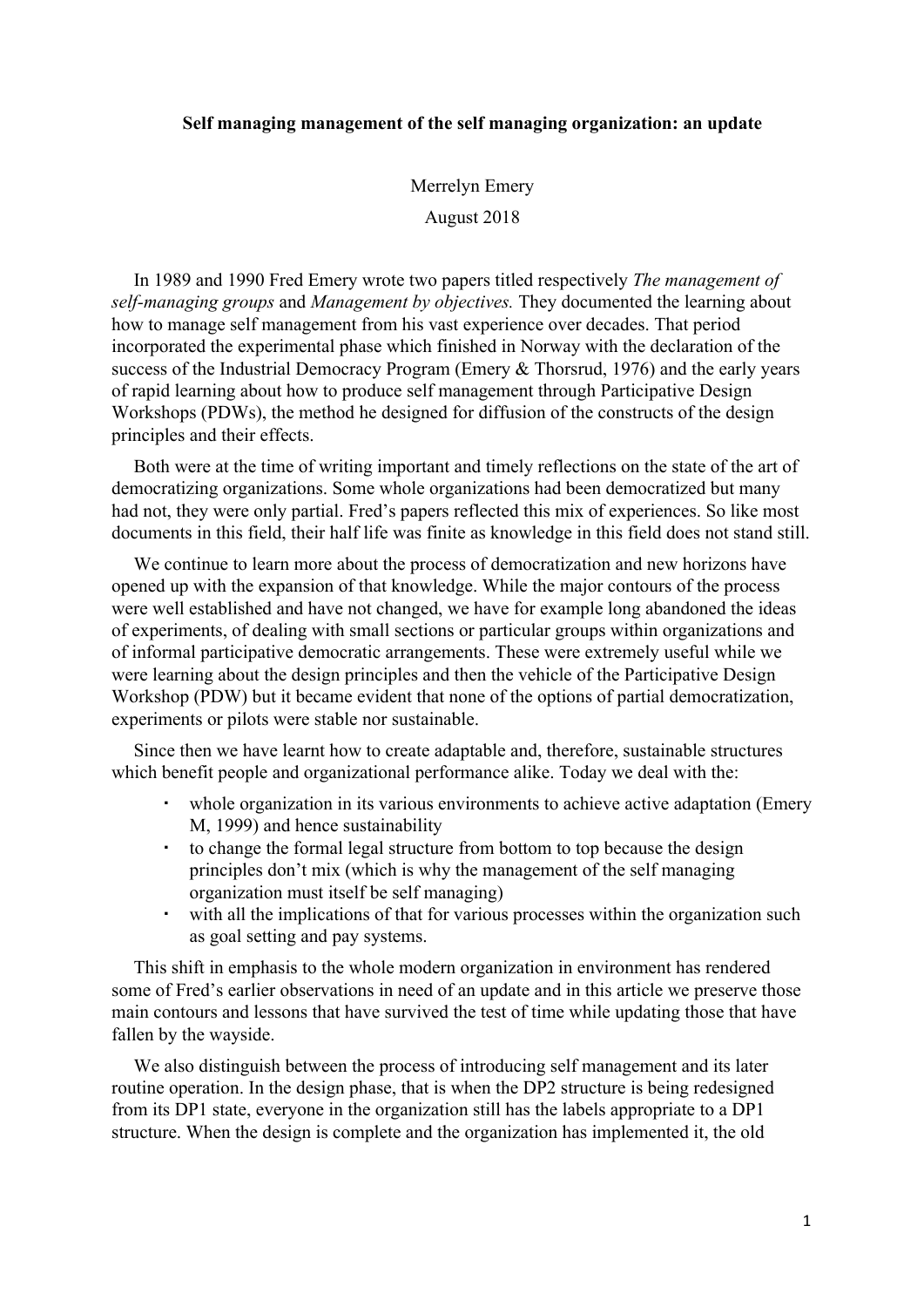labels such as Management are inappropriate as everybody now self manages as a member of a self managing group in a self managing organization.

Finally, this paper does not stand on its own. It presumes extensive knowledge of the history of democratization and its theoretical base, as well as the PDW and the effects of changing the genotypical design principle. Many of the requisite papers will be found on this website (www.socialsciencethatactuallyworks.com). Others are referenced.

#### **Recapping the design principles and self management**

There are two only genotypical design principles:

- the first (DP1), called redundancy of parts yields a hierarchy of personal dominance where those above have the right and responsibility to tell those below what to do and how to do it, and
- the second (DP2), called redundancy of function yields a structure composed entirely of self managing groups, (Emery F, 1967; Emery & Emery, 1974).
- There is a third option which is the absence of a design principle, the absence of structural relations between individuals. It is known as laissez-faire and accurately reflects the modern saying 'everybody does their own thing'. In its pure form, there is no management because there is nothing to manage. In its approximate form today where the DP1 controls have been loosened, confusion can reign (deGuerre & Emery M, 2008).

In structures based on DP1, responsibility for coordination and control is located at least one level above where the activity is being performed. In structures based on DP2, responsibility for coordination and control is located where the activity is being performed. In other words, the change in design principle entails a shift in the location of responsibility for coordination and control from '*above*' to '*with*'. That shift acknowledges that all people are open purposeful systems (Ackoff & Emery, 1972), social creatures that want to learn, take responsibility for their own futures and cooperate with others to bring those futures into being.

By a 'self managing organization', therefore, we mean a whole organization in which responsibility for coordination and control is always located with the group of people performing a whole task regardless of the nature of that task or the level of the task in a hierarchy of functions (see below). That is, self management is the result of the second design principle operating as the legal principle throughout the organization.

The very notion of an organization as distinct from a collection of self managing groups (SMGs) implies that *there is management to be done*, of the whole, the organization, not just the parts, the groups, and their interrelations and interdependencies within their environments. However, there are *three major consequences for the previous 'management'* of the shift of responsibility for coordination and control:

1 it "radically changes the content of the 'management task' and the *amount* of 'managing' that is required"

2 "the relations between a manager and an SMG cannot be properly described as being a superordinate-subordinate relation", and

3 "the tasks of 'management' cannot be effectively conducted in superordinate-subordinate relations between managers" (Emery F, 1989, p156). The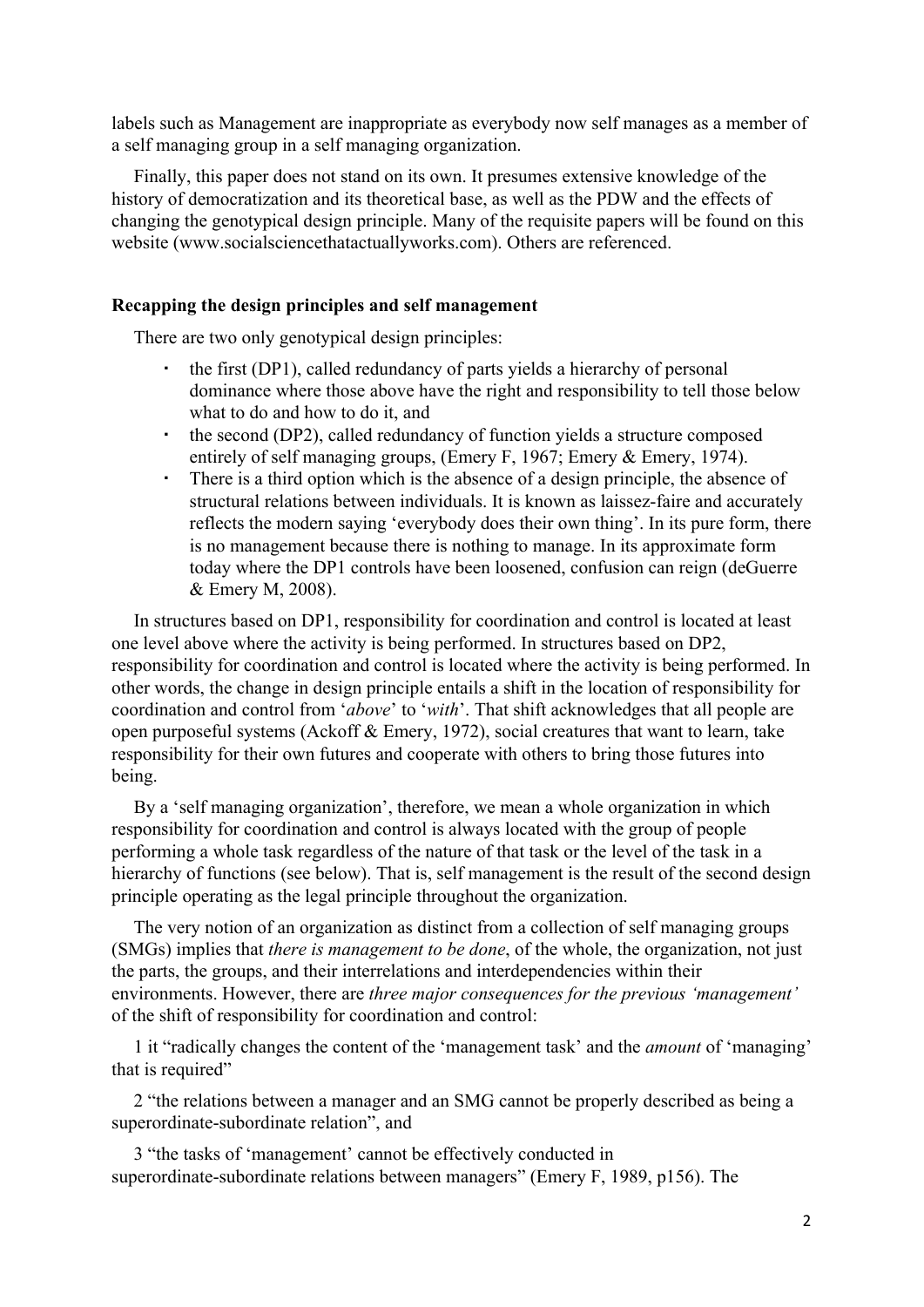implication of points 2 and 3 is that every person in a self managing organization is a peer, equal in status.

We discuss these points in more detail below but to conclude this introduction it is clear that by self management we specifically do *not* mean any of the so called 'self managing teams' that are merely sections of the bureaucratic or hierarchical structure with a name change from supervisor to trainer, leader or coach, ironically known as TLC (Emery M, 1992).

That approach goes by several names such as change management and all variations are the offspring of the Human Relations School of thought which track back to Elton Mayo and the Hawthorne experiments. They constitute a serious intellectual barrier to making progress with democratization as well as continuing to exacerbate national problems such as turnover and absenteeism (Emery M, 2010).

This continued attempt to pursue a cosmetic change of name rather than actually make the change which has been shown to produce positive outcomes is scientifically disreputable. It does not change the first design principle nor the negative dynamics and mental health problems that that principle produces (deGuerre et al, 2008). It is a con job.

#### **Two stage model**

Most democratization processes today employ what is known as the two stage model (Emery M, 1999), so called because it involves two quite separate and distinct processes to provide a complete and reliable path to active adaptation. Each of the stages produces sets of goals which are different in kind.

The *first stage* involves the organization in scanning the extended social field and/or task environments in which the organization is embedded. This first step should be a full scale Search Conference or a Unique Design based around environmental scanning. It may involve all employees in a cascading series of activities or at least its upper echelons to establish the set of strategic goals that will draw the organization towards active adaptation. Therefore, the first stage establishes an adaptive relationship between the system and the environment, identifying the system principle, by answering the question 'what should we look like in year X?'

That answer consists of a set of strategic or corporate goals which through the process of action planning becomes a detailed set of measurable sub-goals nested in time which acts as a measure of progress across the planning horizon. We discuss this in more detail below.

The *second stage* consists of the Participative Design Workshops (PDWs) in which staff redesign their sections of the structure from one built on DP1 to one built on DP2 (Emery & Emery, 1974). This shifts responsibility for coordination and control from a level above where the activity is being performed to the people actually performing the whole activity, for example from the supervisor (S1) to the frontline workers functioning as a self managing group. This shift is repeated throughout the whole hierarchy. In other words, the group is now responsible for managing all the various parts of its activity and their interdependencies, its members and meeting its set of goals.

In the PDW staff learn about the design principles and their effects, the set of six psychological requirements for productive work which function as the intrinsic motivators, analyze the current structure using these criteria plus skills and knowledge held, redesign the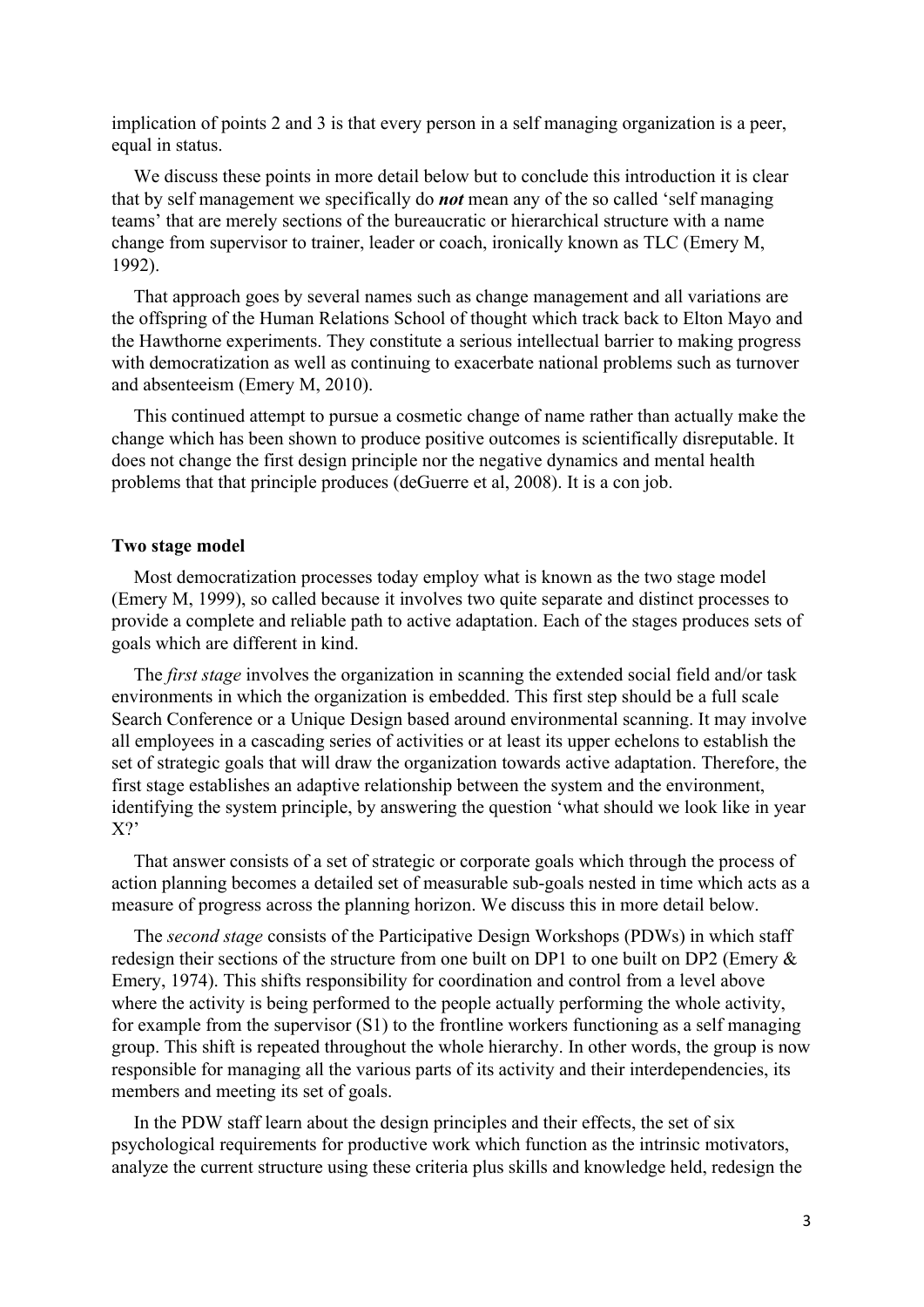structure as above and then consider the practicalities that must be in place for the new design to work well in practice.

The first of those practicalities is the comprehensive set of measurable goals that controls the work of every group. That set of goals replaces the control that was previously exercised by S1. At every level of the hierarchy of functions that results from redesign across the whole organization (see below), every group at every level will have a set of goals pertaining directly to the work of the group.

This second stage establishes an adaptive relationship within the system itself by changing the design principle from DP1 to DP2, thereby establishing the conditions for purposeful behavior and the possible elicitation of ideals (Emery F, 1977). As it comes after the planning stage, the PDW answers the question 'how do we organize ourselves to ensure we meet those goals?'

It is only after both relationships become adaptive as above that the organization can be considered to be in an active adaptive state with a high probability of a sustainable productive future. The critical point here is that adapting to change is a necessary but insufficient conceptualization and practice as change in the extended social field is constant and continues to be unpredictable. What is required is *changing to be adaptive.* To achieve this, the change of design principle becomes inescapable.

#### **Hierarchy of functions**

After a series of PDWs starting with the bottom few levels of existing hierarchy and finishing with the 'management workshop' in which the top levels integrate the previous designs and then redesign their structure to fit the remaining work, there will in most cases be a hierarchy of functions. The exceptions here will be very small organizations with only a few self managing groups.

Figure 1 shows a medium to large sized organization with three levels of functional hierarchy where each level has its own productive work to do. Productive work is activity which directly relates to and helps fulfil goals. Supervision is not productive work. These three levels are usually characterized as operations/ hands on, middle level planning and resourcing, and strategic.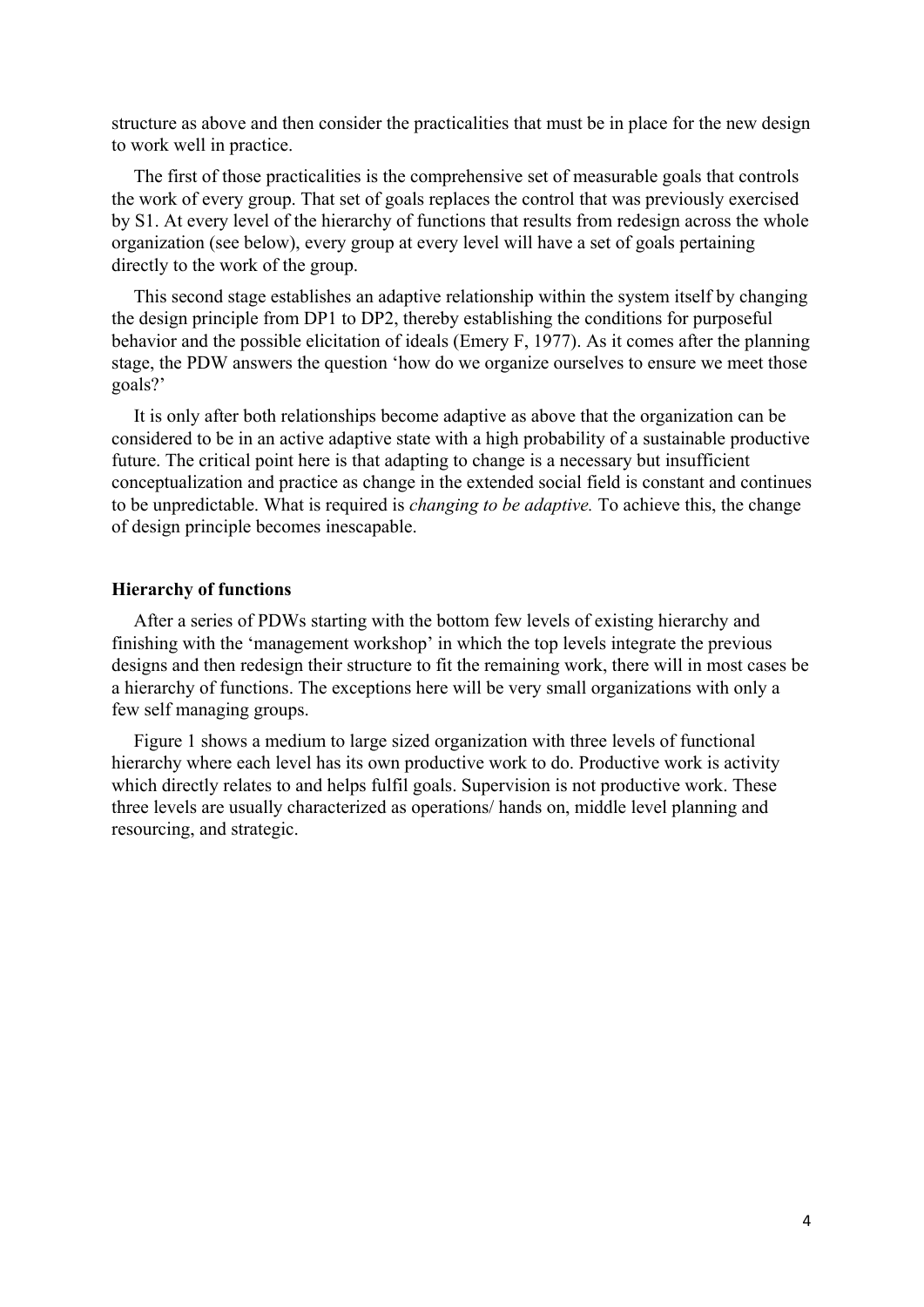

Figure 1. *Medium to Large organisation with non specialized people at strategic level*

The hierarchy of functions stands in direct contrast to the previous hierarchy of dominance. The double lines featured in this diagram are to emphasize that all relationships are those of peers, equals. Gone are the unequal status relations of dominance and subordination; gone is supervision as all staff at each functional level are engaged in productive work only. Rather than being supervised, i.e. managed from above, they manage themselves, i.e. they coordinate and control the work and the behavior of the people in the group so everyone has a management function. Management is no longer the province of specialized parts (people) called 'management'.

In a functional hierarchy change can be initiated at any point in the organization as staff notice a change in internal or external conditions and initiate proposals to remain active adaptive. Such changes are then negotiated through the organization as they affect the work of various groups.

For example, if a frontline, ops group, notices a consistent change in client behavior in regards to a particular aspect of a service, they will probably first discuss it with other ops groups to establish the validity of the change. Members of the groups will then discuss the implications with the relevant middle level group and together they may well involve the strategic level if it looks as if there has been a value shift in the extended social field and a change in policy is required.

Fred described the productive work of the strategic level, managing external relations as a 'boundary riding' task as this level rides the boundary between system and environment to achieve active adaptation as described below. This is accurate in that working towards adaptation contextualizes the work of the whole organization and requires regular monitoring. However, this level will also be receiving intelligence from other levels in the functional hierarchy. They will be engaged in a variety of work including the related follow up work of that contextualization and internal changes by devising or updating policies, setting the conditions for an effective organization to achieve the strategic goals. Significant internal change may also affect the strategic goals.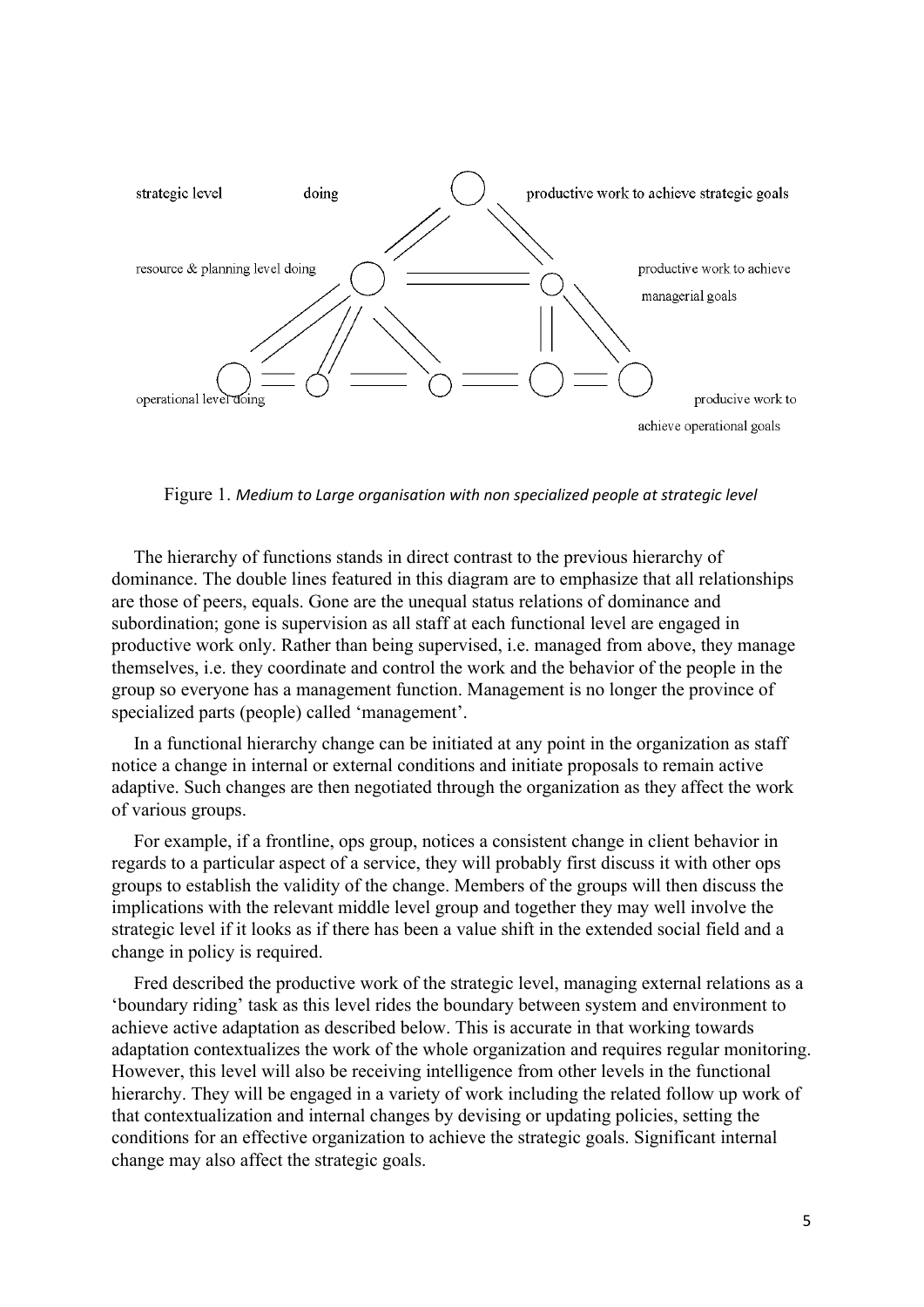Fewer people will similarly be required at the strategic level as applies at the levels below, as the change is from redundancy of parts (more people than required to do the productive work at any point in time) to redundancy of function (more skills and knowledge than the person can use at any point in time). On top of this, many of the serious organizational problems created within DP1 structures that eventually find their way to the top of the dominant hierarchy will simply not arise. Incident or accidents and error rates in general fall dramatically (Emery M, 2008) when responsibility is transferred to the people doing the work so less time will be spent answering to regulators or the courts.

The work of the middle level also changes quite dramatically as the supervision and 'fire fighting' or 'trouble shooting' which previously consumed so much of the middle's time has disappeared. Fred's 1989 estimate was that about a third to a half of the previous number of management personnel were required in DP2 structures. However, in one USA organization where the top echelons had been allowed to inflate, there were 44 Managers in the DP1 design who walked into the Management Workshop and only a self managing group of 10 in the DP2 redesign that resulted from that workshop.

The work of the remaining middle managers becomes more mentally demanding as their time span increases with the extension of the time span of planning at the workface. "With the introduction of group working the latter typically increases from a few hours to a weekly span. Operational plans have also to be more explicit and more detailed with respect to all of the parameters that effect group working e.g. supplies, maintenance, storage, feedback of results, staff levels. So long as middle management could work through experienced supervisors it was often enough to give the senior supervisor a general idea of targets and guidelines and let them get on with the job. This is far too sloppy when negotiating agreements to explicit and detailed plans is the major tool for relating group work to corporate goals" (Emery, 1989, p158).

Where middle managers share a common set of skills and have designed themselves into a SMG, each will also have to acquaint themselves with their broader set of responsibilities. At the same time, the productive work of the frontline group also becomes more complex and highly skilled as groups gradually absorb more functions and as above increase both their time and knowledge horizons.

In summary, the trend over time throughout the whole organization is to a significantly higher level of skill, knowledge, intellectual demand and personal expectations of more to follow. Gone are the days of the 'donkey job' as individuals are encouraged to rise to their highest possible level with an accompanying increased level of respect for whatever that level may be.

*Goals within a hierarchy of function.* "Objectives can be meaningfully formulated only at the level to which activities are co-ordinated and controlled" (Emery, 1990, p162) so in a DP2 structure, each level sets its own goals. These sets will be negotiated and agreed within the whole organization to ensure they collectively constitute a system but that process does not deny the inherent legitimacy of the knowledge of those who are actually doing the work.

Obviously with the different functional levels doing very different kinds of work, the goals of the three levels will be very different. Fred called them the "operational, managerial and corporate objectives" (1990, p165) or goals, but the specific names do not matter. What matters here is twofold:

that the three sets of goals will constitute a close interlocking sustainable system, and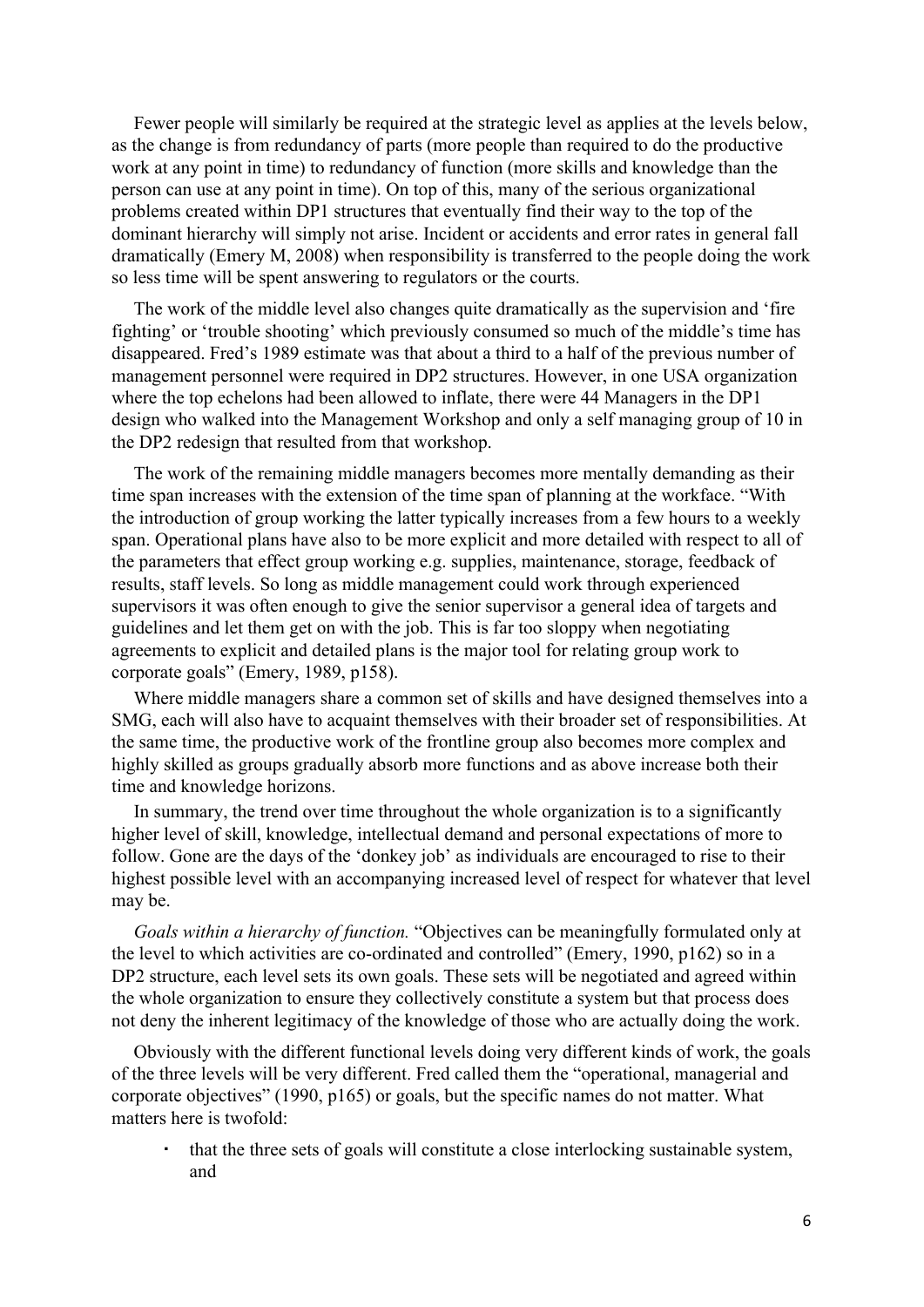▪ that those who have the authority of competence at one level do not have any such authority at other levels (1990, p165). Those two points explain why all sets of goals result from negotiations between peers.

The first set are Fred's 'corporate objectives' which "reflect the multiple external relations that must be sustained if the corporate body is to survive, let alone grow" (Emery F, 1989, p156). Today they are more likely to be called 'strategic goals' as they result from an intensive search into the organization-environment relationships over extended timeframes. They emerge from that study as broad qualitative statements of a desirable and achievable organizational state at a definite point in the future. In other words, they are not at this stage a comprehensive set of measurable goals as is required for a controlling device.

To understand the importance of these goals and the way in which an organization uses them to capture and maintain its adaptation, we must return in more detail to the first stage of the two stage model. This discussion of the two stage model is basically a discussion of how the hierarchy of functions and the self managing organization is created.

#### **The first stage: adaptation of system and environment**

As its name implies, open systems theory (OST) takes the world to consist of systems with permeable boundaries, i.e. open to their environments (see Figure 2). Since the end of WWII we have been living in a global social environment or field characterized by *relevant uncertainty* (Emery & Trist, 1965, Emery F, 1977). This is because value systems became unstable (Emery F, 1978) meaning people are constantly changing their minds about what they value which affects their decision making, including decisions about products and services they will buy and how they will buy them.

The practical implication for organizations is that they can no longer do linear planning, that is assuming, or just dreaming up, an end point and concentrating on the means to get there. To stay viable in this unpredictable environment they must firstly, rigorously determine an adaptive end point and only then examine possible means to that end.



**Figure 2. System in two levels of environment**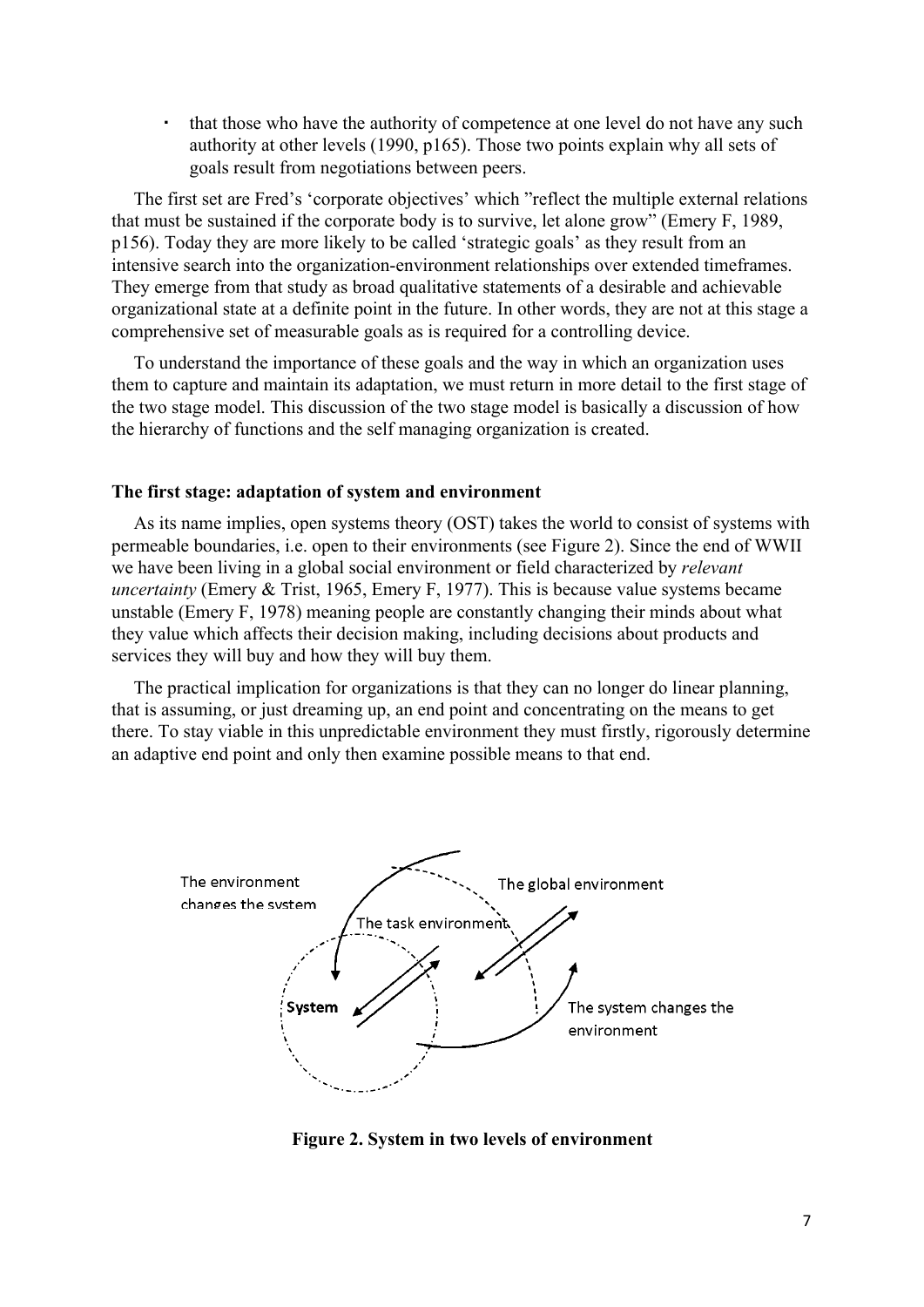Figure 2 shows an open system in two levels of environment, a global social environment and a more immediate one such as a national or industry environment. Systems and environments are mutually determining or coimplicative. In planning terms as is relevant to an organization undergoing democratization, we learn from the environment (it changes us), and we plan (to change it).

As above, to survive in a dynamic uncertain environment, an organization must establish an adaptive relation between itself and its environments. To achieve this, it must scan the global social environment and it is usually advantageous for it to also scan at least its most relevant task environment, usually an industry environment. The first part of this work is to collect data about changes in these environments. These data are then analyzed and sense made of them through the syntheses of Most Desirable and Most Probable Futures. This work constitutes the first phase of the Search Conference (SC) (Emery M, 1999).

Phase 2 of the SC similarly analyzes and resynthesizes historical and current organizational data and its future and Phase 3 integrates the results of phases 1 and 2 to determine the most adaptive relation of organization and environment. Expressed as the most desirable and achievable organization in year X, it takes the form of a set of strategic goals.

As at this stage these goals are only broad qualitative statements, they must now be carefully translated into the fully measurable form required to control the work of the strategic group, the top level of hierarchy of functions. Each goal must be considered separately as goals relating to the financial health of the organization may require totally different treatments and timelines than a goal relating to the mental health and morale of the workforce or a goal relating to the environmental responsibilities of the organization.

This is the work of action planning, detailed planning to bring the strategic goals into being by year X. A major element of the action planning for a specific strategic goal will be to decompose the whole task into a nested series of sub-goals that accumulate over time to achieve the strategic goal (Figure 3). So if the first stage of an action plan consists of planning some market research, the group must work out how long it will take to determine the parameters of the research including appropriate budgets, best type of research outfit to perform it by when. That first part of the plan and the date by which these tasks can be completed becomes the most immediate sub-goal in time to achieve. Next the group will consider in detail the work and time involved in diffusing the results of the research throughout the organization so that each level considers them in terms of their productive potential. The date a report of those considerations can be sent to the strategic level becomes the second sub-goal in time. Thus in the course of action planning each strategic goals is rigorously turned into a series of sub-goals over time that will not only guide the strategic group but also provide a hard data measure of progress.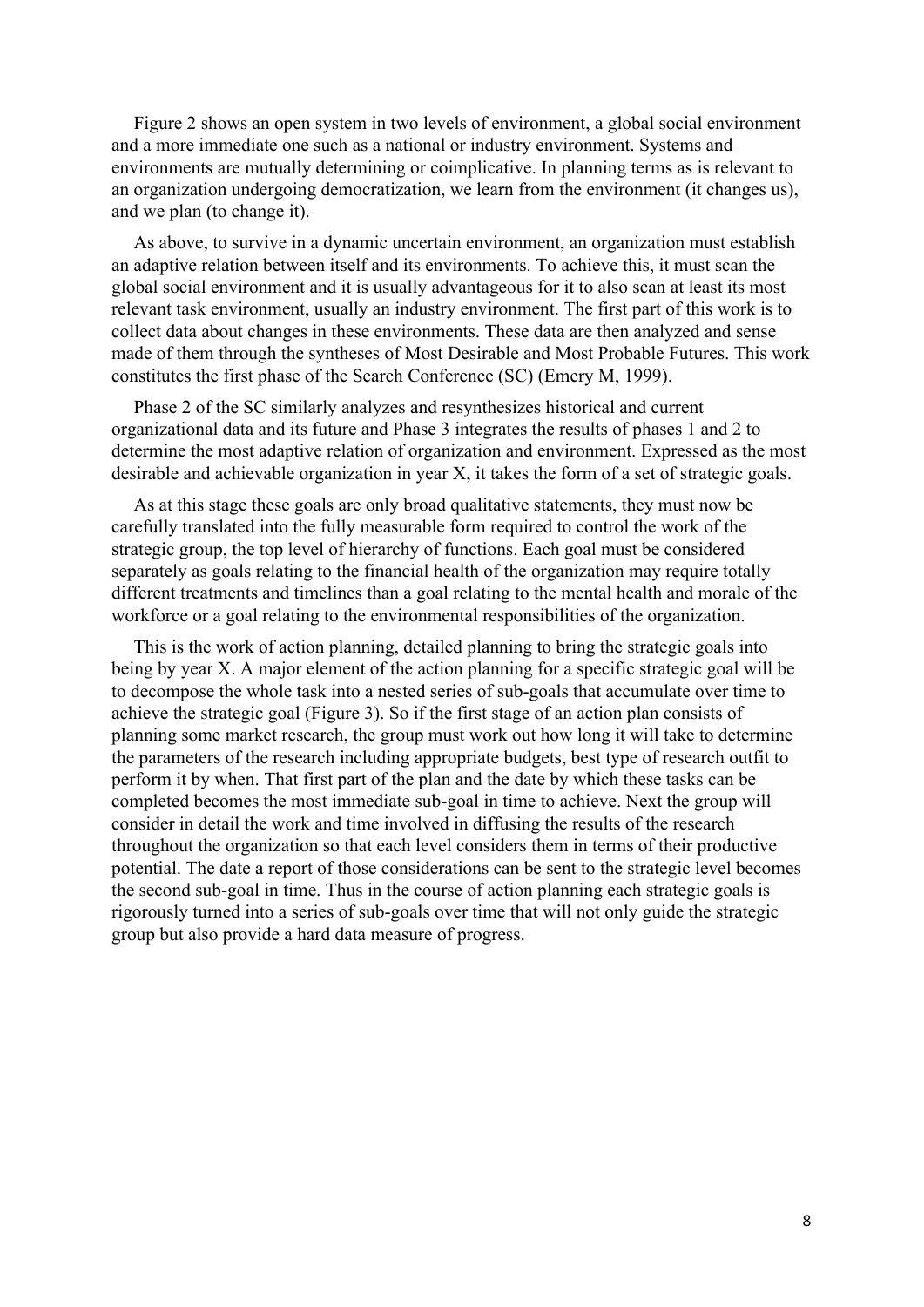

## **Figure 3. Series of sub-goals nested in time**

This is not to say that any missed sub-goals constitute a failure in any sense as they function only as markers on a series of approximations to the goal. As the same time, the strategic group will also be involved in regular monitoring of the field as "monitoring the field and its changes is an essential part of the Strategy of the Indirect Approach and active adaptation itself" (Emery M, 1999, p205). An emergent change in the field may necessitate an adjustment to one or more strategic goals or the timing of sub-goals.

Recognizing this constantly adapting quality of progress through monitoring of both the field and the organization complicates the strategic management task but raises the probability of sustainability. Adjustments of dates or partial implementations does not detract from the nested series of sub-goals acting to control the work of the strategic group. They continue to function in exactly the same way as the comprehensive set of totally measurable goals acts to control the work of an operational group.

## **The second stage: designing an adaptive system**

*Operational level*. The work of redesigning a structure starts at the bottom of the dominant hierarchy for the obvious reason that this is where the work that constitutes the purpose of the organization is done. Managers in DP1 structures can sometimes forget that the rest of the organization is basically a supportive superstructure which at its best also enhances and builds upon this work. From their explorations of the global social environment for example, the strategic level may decide to diversify to create new opportunities but they rarely abandon the original purpose of the organization. It is critical, therefore, that the structure is right for the people who work there and conditions for this work and those who perform it are of the highest quality possible.

The only way to ensure the structure is correct and the conditions are at least adequate is for the people who do the work to do the design – nobody else has anywhere near the detailed knowledge of the work, and what is required for it to be performed well, that the people doing it have. That is why at every level and in every area of the organization, the rule is that no design can be imposed. If there is any sniff of imposition, there will be no psychological ownership. And of course, if there is no psychological ownership, if they do not genuinely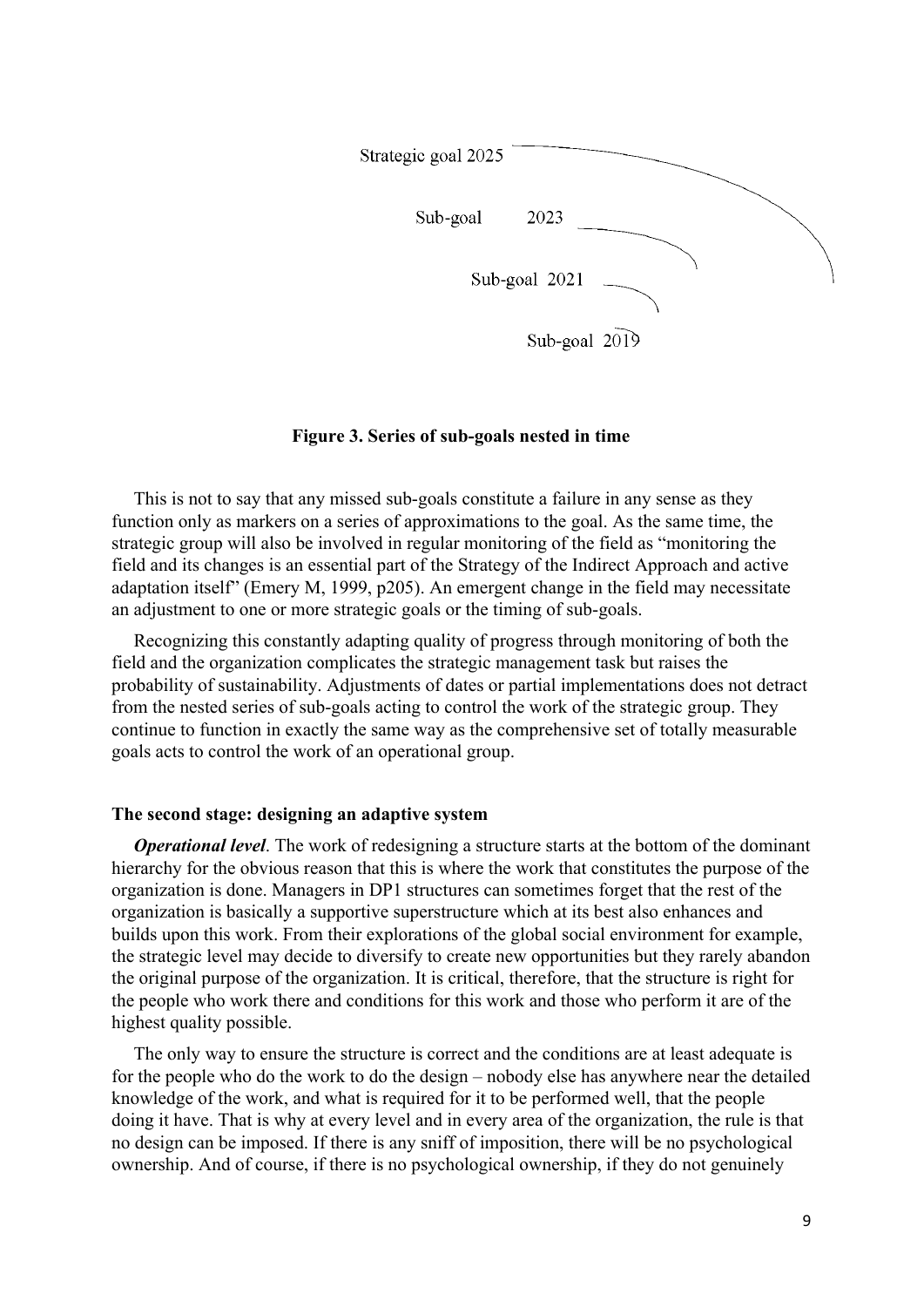carry responsibility for coordination and control, then it will show up in the quality of the results as intrinsic motivation will be low.

Once the staff in the bottom two or more levels of the existing hierarchy, in a section of the current DP1 structure has completed its redesign to a DP2 structure, they must then design in all the practicalities that must be in place to ensure the new design will work in practice. The first task is that of goal setting but before we detail that we must note that the components of the practicalities section, with the exception of task 5, showing how the design improves the scores on the 6 criteria, comprise a set. (Task 5 was introduced for those occasions when a PDW manager suspected that a disguised design was being presented. It is, therefore, an option rather than a requisite part).

As components of the necessary set,

- the goals are the controlling device that replaces the control of the supervisor,
- the training requirements ensure all work in the group is performed safely and competently without external intervention,
- the drafting of the career path replaces the career path built on moving up through a dominant hierarchy and
- the 'what else' or 'other' list ensures that all necessary conditions for group function are in place. The first and foremost item on the 'other' list is spelling out mechanisms for coordination which replace the coordination previously practiced by the supervisor. After these mechanisms are determined, the 'others' are usually items such as requirements for updated or new technology, changes to layout or shorter turnaround times for information retrieval or other services so the group has the best conditions within which to work to achieve their goals.

Because they form a set to ensure success on all major dimensions of group working, no one component can be left out and there is obviously no point in doing one without the others. Designing a set of goals without the context of a detailed design and all other components of the whole PD workshop is just a waste of time and money as without this context, it will be grossly inadequate.

It is not until the structure at the bottom is known that the *Management Workshop* can be held as the task of this management PDW is to complete the organizational design. It must come right at the very end because it is only then that the existing management knows what there is left for them to do and, therefore, 'manage', and therefore, how many of them are required to perform that 'management'. But of course in the new DP2 structure where everybody self manages, the redesigned 'management structure' consists of self managing groups doing their productive work at the strategic and/or middle levels.

*Goal setting*. Each self managing group must have a comprehensive set of measurable goals as the primary control mechanism.

Comprehensive means that the set covers the major dimensions of the work. A template was set out recently for the operational groups in a medium sized organization as follows:

- 1. Purpose Client wellbeing
- 2. Purpose Business / finance
- 3. Human / social Staff desirable future or career path
- 4. Human / social Staff wellbeing and safety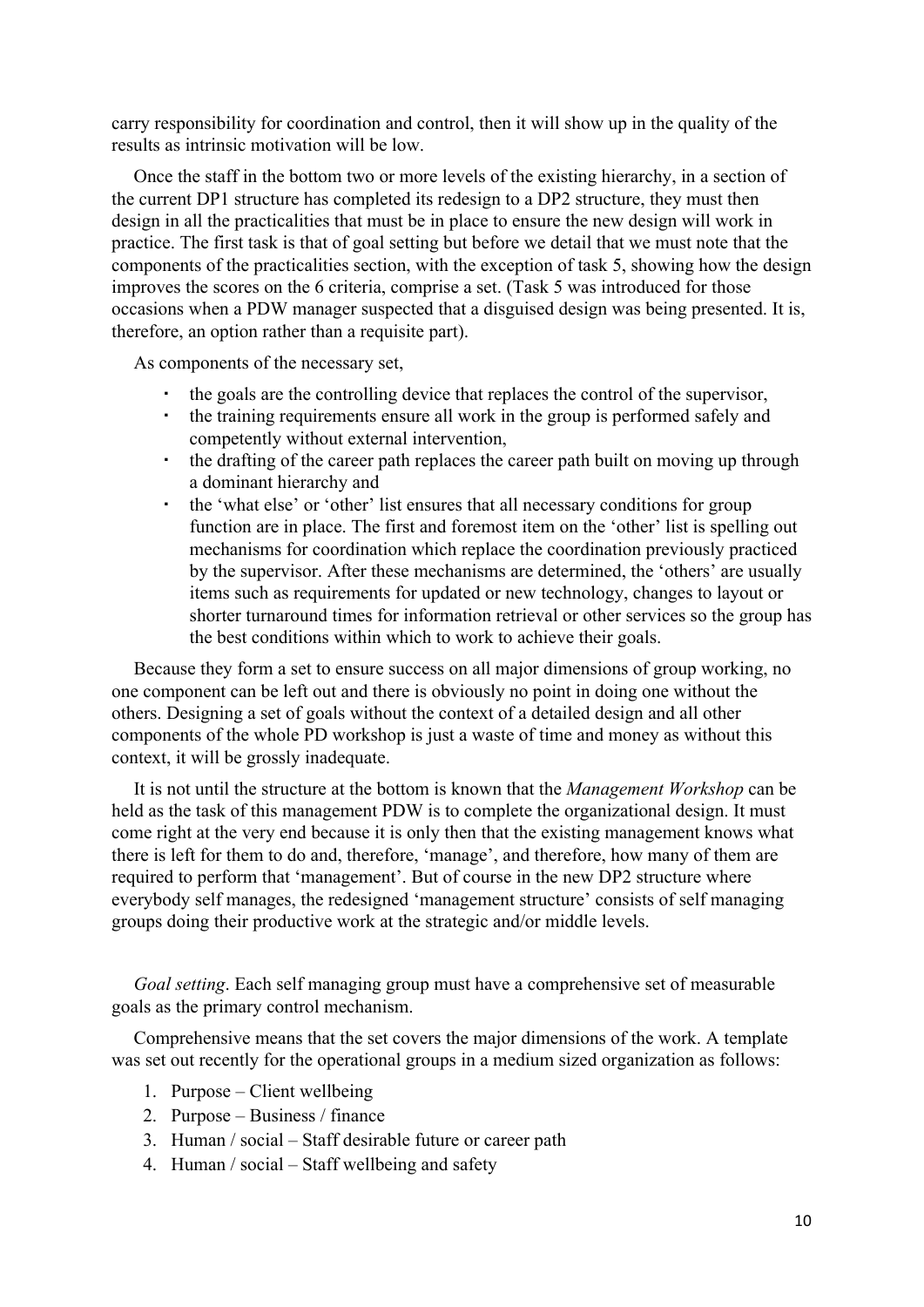- 5. Quality Service
- 6. Quality- Documentation
- 7. Environmental

Measurable means firstly that easily accessible meaningful data is available. For example, there is no point in a goal which states there will be a 20% reduction in a group's carbon footprint in the next twelve months when there are no figures and no way of knowing exactly what the current 'footprint' is. It does make sense however to set a goal which measures one of the group's most relevant environmental costs which may be electricity, water or paper.

Measurable secondly means measurable in every aspect so that the goal may function as a genuine marker of progress. There is no point in having a goal which specifies an increase in a type of revenue without specifying when that increase is to be expected. As the set of goals is the mechanism of control for the work of the group and its progress over time, it must be specific in every respect.

We agree with Fred's observation that "It is always inadequate to set only one objective. Any work or service system takes many inputs and transforms them into one or more outputs, creating waste in the process. No one figure, ratio or index is going to capture all manageable aspects of that transformation" (Emery, 1990, p163). It is also important to set more than production goals so that the diversity within the group is used to advantage and one skill set, (or quality, e.g. youth), is not valued above others.

We have learnt since then that in today's organizations where it would be inconceivable that all such matters as goals would not be written down, there is no need to restrict the number of goals for a group to a low number such as three. People are not relying on their memories as they were previously in many of the early smaller experiments where goals would be posted up on the wall of the canteen or office.

Today we are talking about goals being posted electronically in widely accessible repositories so that they can be viewed by different levels of the organization for various purposes of managing different areas of function, or to shed light on the possibility of new activities. There is definitely no need to "try to manage every theoretically relevant dimension of the process" but a set comparable to that of seven major dimensions listed above has been found to be perfectly workable.

*Negotiating and agreeing on goals*. The goals the group in the PDW decides for their work must be negotiated and agreed upon before they become the published set. Either during or immediately after the PDW, the goals are usually discussed with the next level of management as it exists at the time. In most cases, this function is performed by the ops manager or equivalents. These negotiations are to ensure that collectively all sets of goals are sufficiently productive and cumulatively contribute to the organization achieving its strategic goals.

Later as the groups and organization evolve, these goals will require adjustment. The relevant people to negotiate these changes with may be a middle level SMG and/or nearby related groups.

Today, this negotiation rarely if ever presents a problem. The conditions Fred was drawing his experiences from are just not present today. He provides two examples where middle management had to remind ops groups of the "Broader context within which their efforts will be judged" (Emery, 1989, p160). The first was safety: "in group working individuals are known to voluntarily take risks that they would not take if they were working on their own.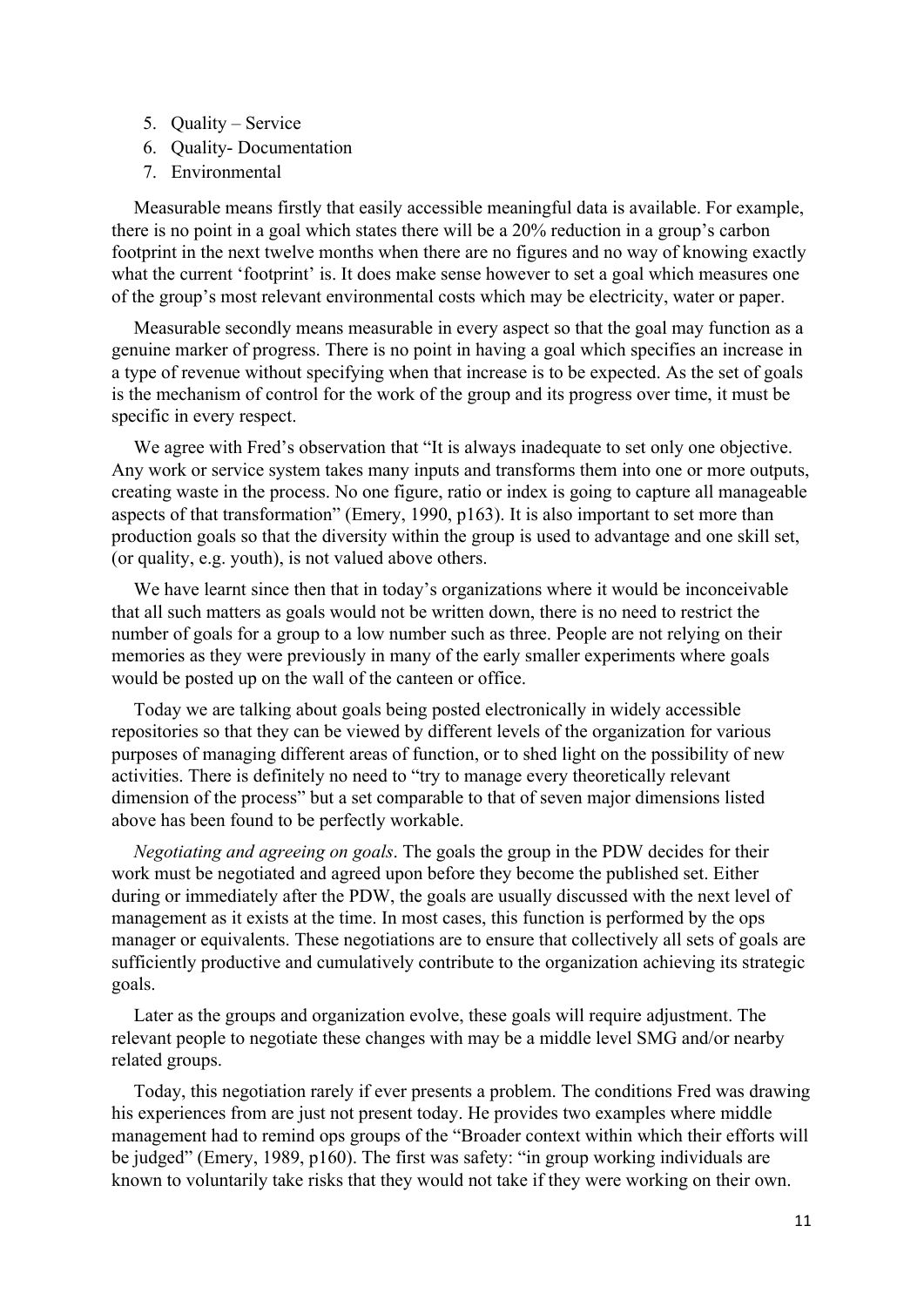Whilst the work group may relax a bit and take things easy after achieving some immediate goal, the managers must be planning the resources and targets for the next stages" (as above).

This example makes it clear that Fred is referring to firstly, a situation where the goals set were production goals only, something we would simply not allow today. As we see from the list of parameters above, safety is paramount in any set of goals. Secondly, he was referencing a less than organization wide design as he is still referring to management. Today with wholistic DP2, we would refer to those people as a middle level or strategic group.

The second issue he raises is similarly basic: "If some individual seems to be exploiting the goodwill and tolerance of the group or, conversely, the group seems to be unfairly dealing with some individual, then the managers must find some way of reminding the group of their mutual dependency and the standards of conduct that that demands" (as above). Fred suggests that if managers do not get in and correct this failure, a group will withdraw its commitment to the pursuit of organizational goals and ignore opportunities for further improvement of performance. Again, his language tells us that the situation is a partial or experimental one, not one in which a DP2 structure has been designed in right across the organization to provide appreciations of the systemic nature of the mutual interdependencies.

Again today we do not have circumstances where one or two isolated groups are operating under experimental conditions. That cannot arise because:

- everything is planned and designed for DP2 at the organizational level from scratch (there is no experiment)
- everything to prevent this situation is built into the PDW and implementation, such as the comprehensive goals and the detailed mechanisms for coordination plus the pay system based on skills and knowledge held.

While these conditions do not apply, there may well be emergent changes in either a task or global environment that operations needs to be alerted to and this may result in a modification of a goal or an additional one. In this case, the relevant operator group sits down with some people from the relevant resource or strategic group to discuss the implications of the change and adjust the goal.

We have found it advantageous to set aside adequate time for the groups at different levels to talk face to face, not to rush it. This can also avoid possible confusion about the translation of different sets of goals up and down the functional hierarchy. For example, many managements have a strategic goal about morale or highly satisfied workforce which approximates to 'a great place to work'. The ops levels as above can set goals about training for a career path based on pay for skills and/or excellent working conditions. In their eyes, these goals precisely reflect a great place to work but at first glimpse the connection may not be perceived. In other words, the goals at the different levels do not have to be the same or use the same words. They just have to express the same meaning and accumulate through the hierarchy of functions.

What we have found quite regularly when it comes to the original negotiation of goals between the ops level and immediate superiors in DP1, that is usually in the PDW, is that the managers dispute the operators' expected increases in productivity and quality as too high. (This follows the normal pattern of people in DP1 structures routinely underestimating those below them).

This is where the managers would do well to heed Fred's admonition that "it in no way follows that those capable of exercising the authority of competence at one level has any such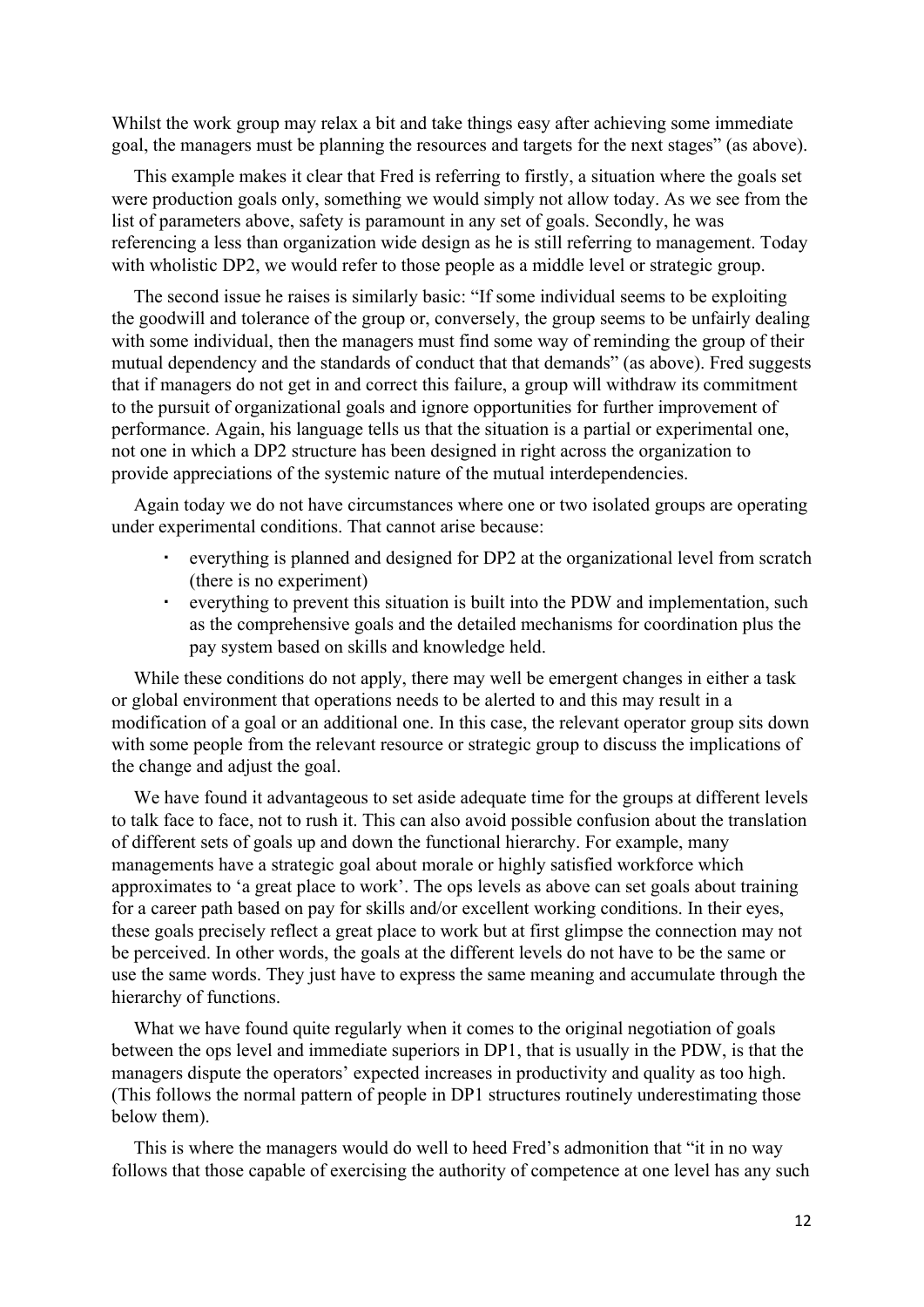authority at other levels. The hierarchy of functions dictates complementarity but not subordination" (Emery F, 1990, p165). In other words, "the middle managers have to give credence to the greater knowledge that the work groups have of the ongoing work" (1989, p159) and give the frontline troops the benefit of the doubt. The most common consequence after these negotiations is that there need to be further negotiations as the goals are exceeded. The reason here that negotiations need to be continued is that exceeding goals may create problems such as finding additional markets, suitably located housing or require new recruiting strategies.

When the goals are negotiated and agreed they are then posted in some organization wide accessible place. Similarly, each group must at regular intervals post their current figures for each goal so that progress across the whole organization can be seen at a glance.

Again practice today differs from that of the olden days before DP2 was an organization wide matter. When DP2 occurred in only one part of an organization or had been introduced without the benefit of the full PDW, it was certainly a key responsibility of management to monitor the progress of the SMG(s) and work with them to fix problems.

Using the PDW with all its practicalities and a broad front introduction across the organization, the more recent experience has been that groups report immediately when something has gone wrong that they cannot fix, or they see they will not be meeting a goal. They do not wait for some other group to get around to monitoring their progress.

This is because every group has been brought into being as a fully cooperative entity where it is in the interests of every member of the group to do as well as possible (Emery  $\&$ Emery, 1974). Every member wants to maximize positive emotions through a sense of purposefulness and achievement: they are much more interested in coming up with new ideas to enhance the product or service, increase their skills and knowledge, and hence their pay packets.

This means that both the middle and strategic levels must, therefore, be prepared for operators to come to them asking for specialized financial or technical data so they can solve a problem or explore an alternative practice; that is, must be prepared to share data or information they had previously considered their own. All existing managers in a DP1 structure need to be prepared for the fact that participative democratic organizations require open information systems. Communications must be honest and straight forward, avoiding the old 'management-speak', empty of real meaning and designed to pacify. DP2 and secret information do not mix.

*Management level***.** Once all the PDWs and DP2 designs for the operational groups have been finalized, the management workshop can be held. It has two interrelated purposes, to integrate the designs from the operational series of PDWs and to complete the design for the whole organization by redesigning the structure of the upper levels of the functional hierarchy (Emery M, 1993). The participants are those who were above the line drawn for participation in the operations PDWs.

Depending on the size of the organization, there may be one or two levels of management regardless of degree of specialization, a strategic and/or middle level as shown in the functional hierarchy (Figure 1). If it is determined that the organization needs a strategic and middle level of management, the management PDW will determine exactly who is needed to do what where after substantial discussion of what and how much work remains after the operational redesigns.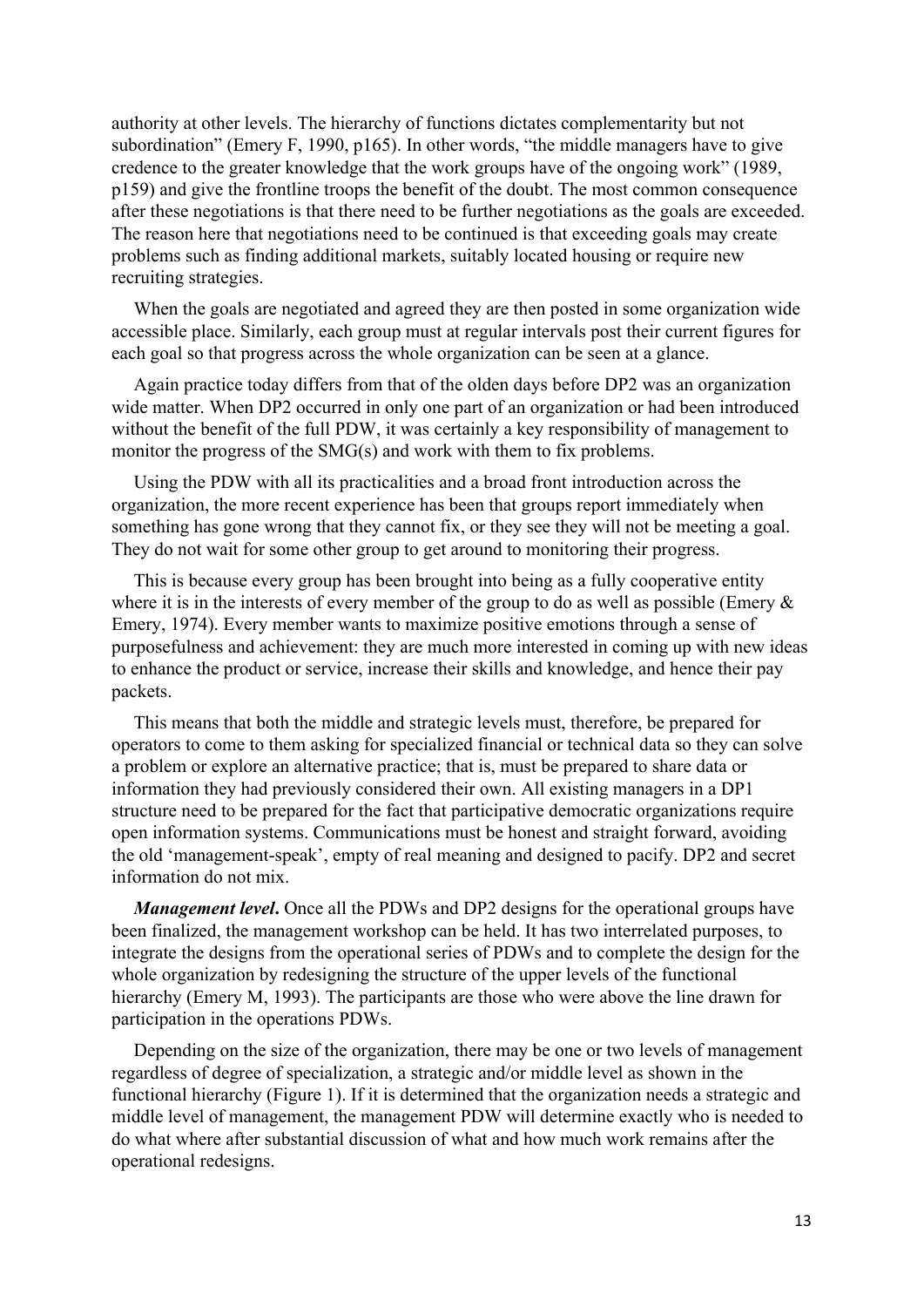All the components of the PDW for the operational level are included in the management workshop. The nature of the design will be dictated by the same dimension of specialization or not of skills and knowledge where specialization will require the splitting of coordination from control (Emery & Emery, 1974). Any mixture of DP2 options will work in practice.

If at the strategic level there is a degree of specialization that demands the group coordination only option, it is usual for the people previously known as MD or CEO to assume the role of boundary rider, where the boundary is that between organization and environments, while the rest of the strategic level work collectively to manage the organization (Emery & Emery as above).

That does not mean the whole process of environmental scanning and adaptations is vested in that person as it still remains with the group. It means only that the major function of that person is to be actively cooperating with all the other organizations in the immediate ecosystem and broader fields, their external relations. The intelligence gained during these activities is fed back into the strategic level to help keep it at the forefront of change in the industry. Organizations influential in their respective industries will also use that intelligence to plan changes in the environment over the long term, to move the task environment or industry towards a more ideal state while simultaneously retaining their competitive advantage.

*Goal setting*. If there is only one, strategic, level of 'management', then all that needs to be done with goals is a return to the first stage, a quick scan of the relevant environments, e.g. 'What has changed since the last time we looked?' and 'What are the implications?' Adjustment of goals follows if required.

If there is also a middle management level, their process of goal setting will follow exactly the same lines as for the operational level. The comprehensive set of measurable goals will fit precisely the nature of the functions the group(s) perform. The strategic and middle levels can negotiate and agree goals and determine mechanisms for coordination between them before they leave.

Naturally all goals regardless of level within the functional hierarchy will be posted in the same place. The strategic and middle levels can be held accountable for setting appropriate goals and meeting them in the same way as frontline workers. In this way, the organization ensures that the sets of goals are interlocking to provide the stability required to maintain quality standards while improving performance. With mutual accountabilities between levels, it also provides the foundation for continued cooperation between levels towards creativity, innovation and sustainability (deGuerre et al, 2008).

Throughout the whole process of firstly designing and implementing a DP2 structure and then working within it, we see that the requisite change is not just another project after which everything settles down again into the same sort of rigid structure experienced with DP1. Changing the design principle is of a totally different order of change as firstly, it not only produces high levels of creativity and energy but secondly, these behaviours turbo charge processes built into DP2 function such as regular self monitoring of goals to guarantee innovation and adaptive change.

# **Conclusion**

The experience since 1990 has been of building on all the learning accumulated through the early years of using PDWs to redesign existing organizations to DP2 structures. The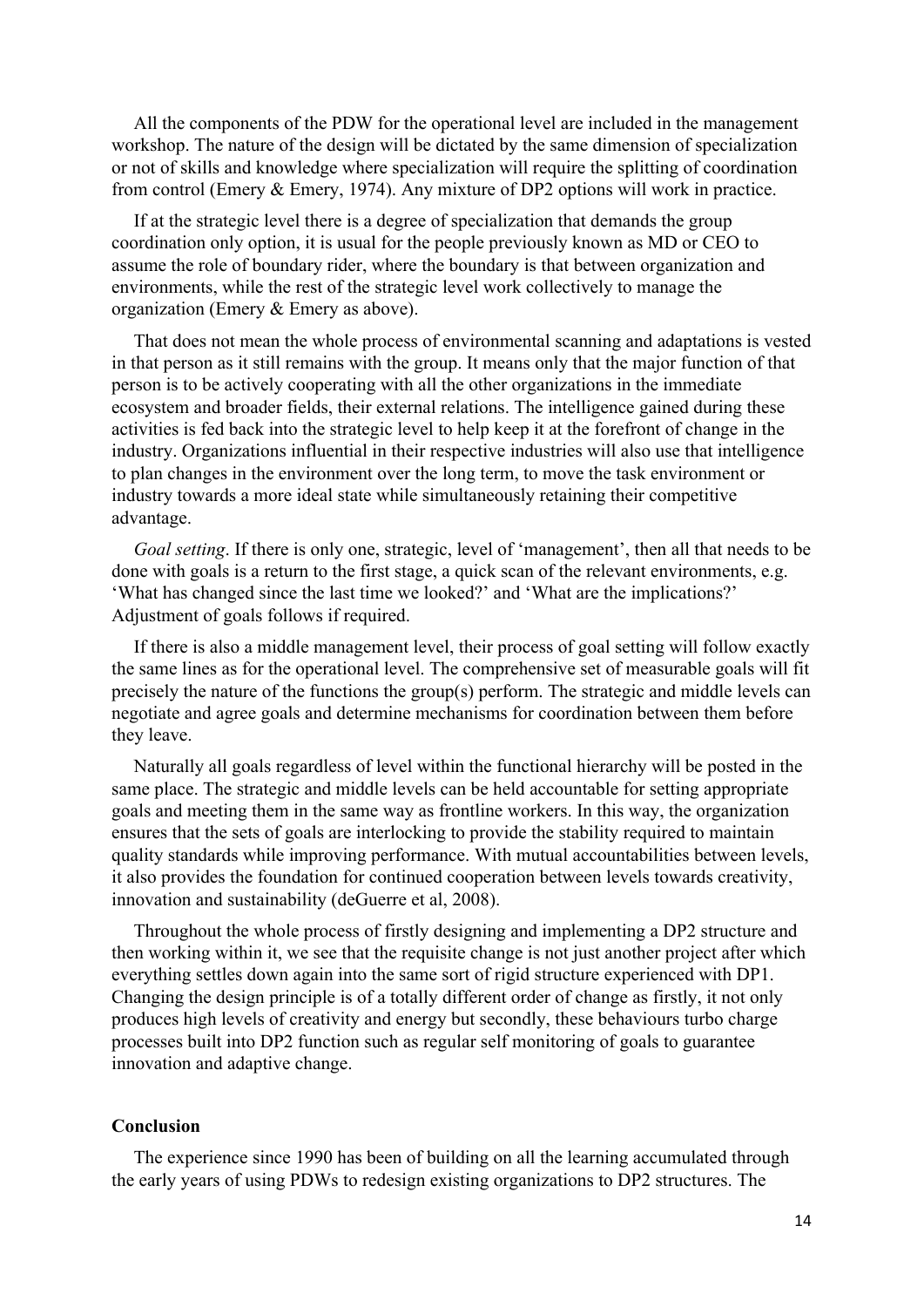major learning has been that we must deal with organizations as whole entities in their environments using innovations in organizational design such as the two stage model. This experience has also seen a more coherent and disciplined application of both the principles of democratization such as no imposition and the PDW.

Probably because the method has been used more wholistically, a lot of the problems experienced in the early days of trying to manage self managing groups have simply disappeared. The conditions that produced some of the aberrations that were exhibited in some early experiments do not exist today.

'Management by objectives' or goals is no longer a dream; it has become an essential component of self management at every level of the functional hierarchy, a reality that governs the behaviour of the organization as a system in its environments.

#### **References**

Ackoff, R. L., & Emery, F. E. (1972). *On purposeful systems*. London: Tavistock Publications

deGuerre, D. W. & Emery M. (2008). Modern forms of laissez-faire organization. [www.socialsciencethatactuallyworks.com](http://www.socialsciencethatactuallyworks.com/)

deGuerre, D.W., Emery, M, Aughton, P, Trull, A.S. (2008). Structure Underlies Other Organizational Determinants of Mental Health: Recent Results Confirm Early Sociotechnical Systems Research. *Systemic Practice and Action Research*. 21. 359-379.

Emery, F.E. (1967). The next thirty years. *Human Relations, 20*, 199–237. Reprinted with postscript in *Human Relations* (1997), 5*0*(8), 885–935

Emery, Fred. (1977). *Futures We Are In*. Martinus Nijhoff Social Sciences Division, Leiden

Emery, Fred. (1978). Youth - Vanguard, Victims, or the New Vandals? In *Limits to Choice*. Centre for Continuing Education, Australian National University.

Emery, Fred. (1989). The management of self-managing groups. In M. Emery (Ed.), *Participative design for participative democracy* (pp. 156–161). Canberra: Centre for Continuing Education, Australian National University

Emery, F. (1990). Management by objectives. In M. Emery (Ed.), *Participative design for participative democracy* (pp. 162–166). Canberra: Centre for Continuing Education, Australian National University

Emery Fred & Emery Merrelyn. 1974 'Participative Design: Work and Community Life'. In Emery Merrelyn (Ed) 1993. *Participative Design for Participative Democracy*. (pp.100-122). Canberra. Centre for Continuing Education, Australian National University.

Emery, Fred & Thorsrud, Einar, 1976, *Democracy at work*. Leiden. Martinus Nijhoff Social Sciences division

Emery F E & Trist E L. (1965). The causal texture of organizational environments. *Human Relations, 18*, 21-32